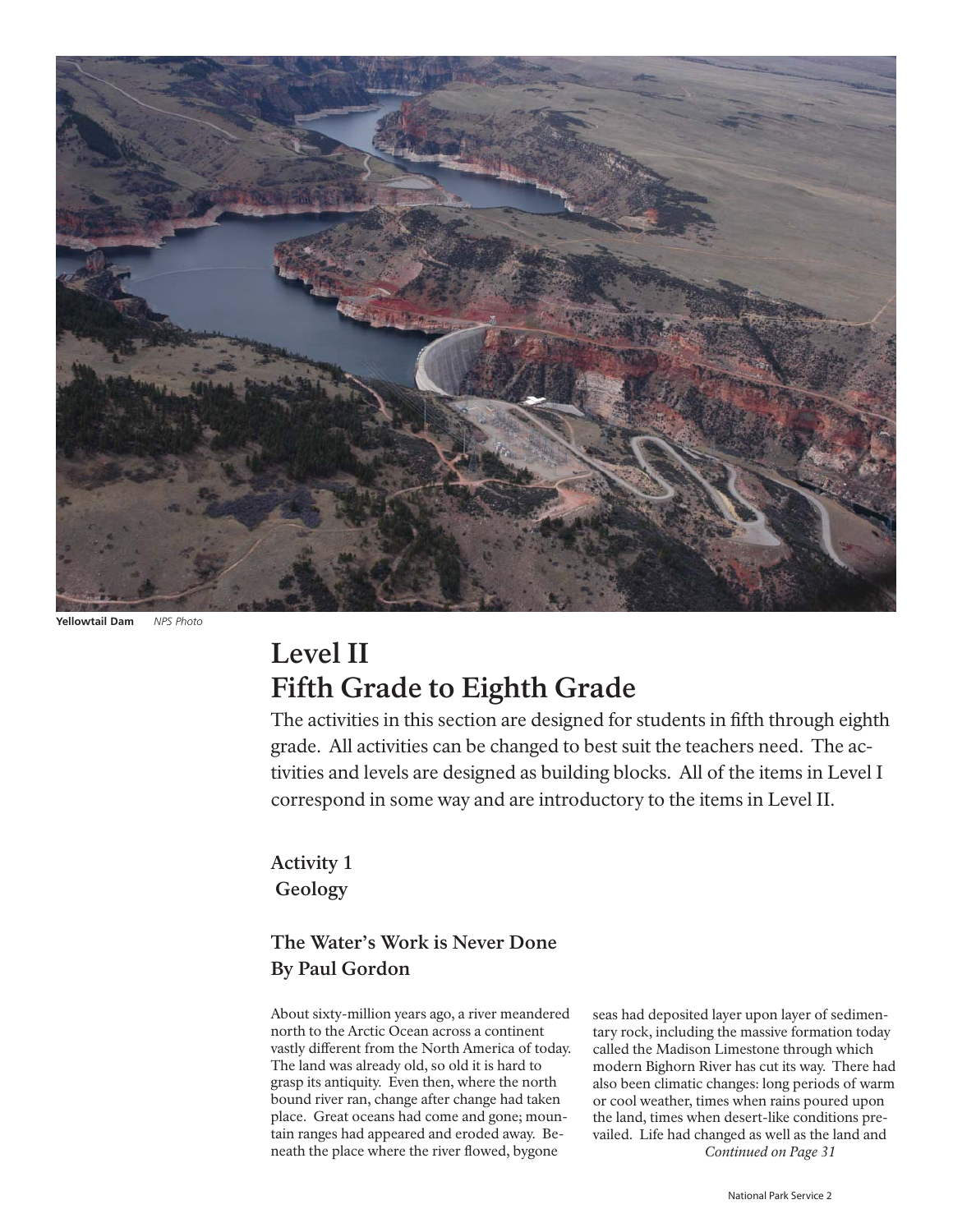### *The river clawed at its bed, at times keeping pace with the rising of the land, at times blocked in its rush to the sea forming natural lakes.*

#### *The Water's Work is Never Done from Page 30*

the climate. The early seas that covered this land had been home to myriads of creatures whose fossils are entombed today in Bighorn Canyon's limestone. Land creatures had also walked this country; the long age of the dinosaur had already come and gone. These great creatures had roamed this land and disappeared, leaving only enough evidence of their existence to tantalize and intrigue us. Mammals had inherited the plains and the banks of the river. Camel, horse, mammoth, musk-ox, and lion were among their number. Like the dinosaur, they in turn would vanish. Plants had also changed. Simple onecelled species, flowering shrubs, grasses, and finally massive trees had appeared, lived their span, and disappeared.

But still change was ongoing, as deep beneath this scene, the earth stirred and rumbled. The land rose, at times rapidly and at other times only infinitesimal fractions of an inch in decades. The river clawed at its bed, at times keeping pace with the rising of the land, at times blocked in its rush to the sea forming natural lakes. In time natural dams were eroded, allowing the river to travel on, in its never ending alteration of the land.

This process has continued throughout the ages. In time the Bighorn and Pryor mountains came to dominate the landscape, at times rising slowly, and at other times pushing upward through seismic activity.

Side canyons draining the Bighorn and Pryor Mountains; have cut down to the level of the mother stream. In so doing, these canyons have carved and created mini-climates and little hidden worlds of their own. These places are often oasises in the drier, harsher climate on the

#### Geology Rocks at Horseshoe Bend

The rocks in the ridge overlooking Horseshoe Bend are a record of dramatic changes in the climate and environment of this region over time. All of the rock layers visible at Horseshoe Bend were deposited during the Mesozoic Era (66-245 million years ago). During this time, amphibians, reptiles (including dinosaurs) and primitive plant forms dominated the land. Mammals and flowering plants began to appear near the end of this Era.

The red rocks at the base of the ridge (Chugwater Formation) records a time when the area probably had an arid, coastal plain environment. The overlying gray beds (Gypsum Springs Formation) probably indicate a similar environment persisted with the addition of shallow, warm seas.

The Sundance Formation contains abundant

southern end of the recreation area and warmer spots in the wetter, cooler northern portion. As the water whittled away at the landscape, carving Bighorn Canyon and its tributaries, the Bighorn was loaded with vast amounts of sediment. This served as an abrasive, wearing away the rock beds of the river and drainages, gouging loose more material to be carried downstream, some as far as the Gulf of Mexico.

The construction of Yellowtail Dam in the 1960s had the most dramatic influence of any event ever on the canyon-cutting actions of the Bighorn River. The dam changed the rapidly flowing, silt-laden stream into a gentle moving lake. When the river lost it velocity, it also lost its ability to maintain its load of eroded material. Mud and silt quickly settled to the lake bottom, creating deposits over thirty feet thick in the southern portions of the lake.

Prior to the construction of Yellowtail Dam, the Bighorn was not only muddy and silt-laden, but its water volume also fluctuated. The dam regulates downstream flows and the river runs clear, its load of sediments left behind in Bighorn Lake.

Although Yellowtail Dam has greatly altered the recent canyon-cutting activities of the Bighorn, it has not stopped them. The upper reaches of the tributary canyons are still being whittled away, be it ever so slowly.

Yellowtail Dam, like all man-made objects, is temporary, when measured in geological time. Canyon cutting and mountain building are measured in millions of years. The life of a dam is measurd in hundreds. So even now, the water's work continues.

marine fossils and records a time when an ocean flooded the area. The most common fossils are Crinoid stem fragments (Pentacrinus), belemnites (Pachyteuthis), and oysters (Gryphea). These fossils are the remains of marine organisms that settled to the sea floor, were buried, and preserved in the sea-floor mud. The Morrison Formation records a retreat of the ocean and return to a coastal plain environment, now more tropical with lush plant growth. Dinosaurs roam the region. Dinosaur fossils have been found in the Bighorn Canyon Area and surrounding basin.

The Pryor Conglomerate forms the top to the ridge and is the base of the Cloverly Formation. This course-grained rock resulted from the sand and gravel left behind by eastward-flowing streams that drained rising mountains in the area of present day western Montana.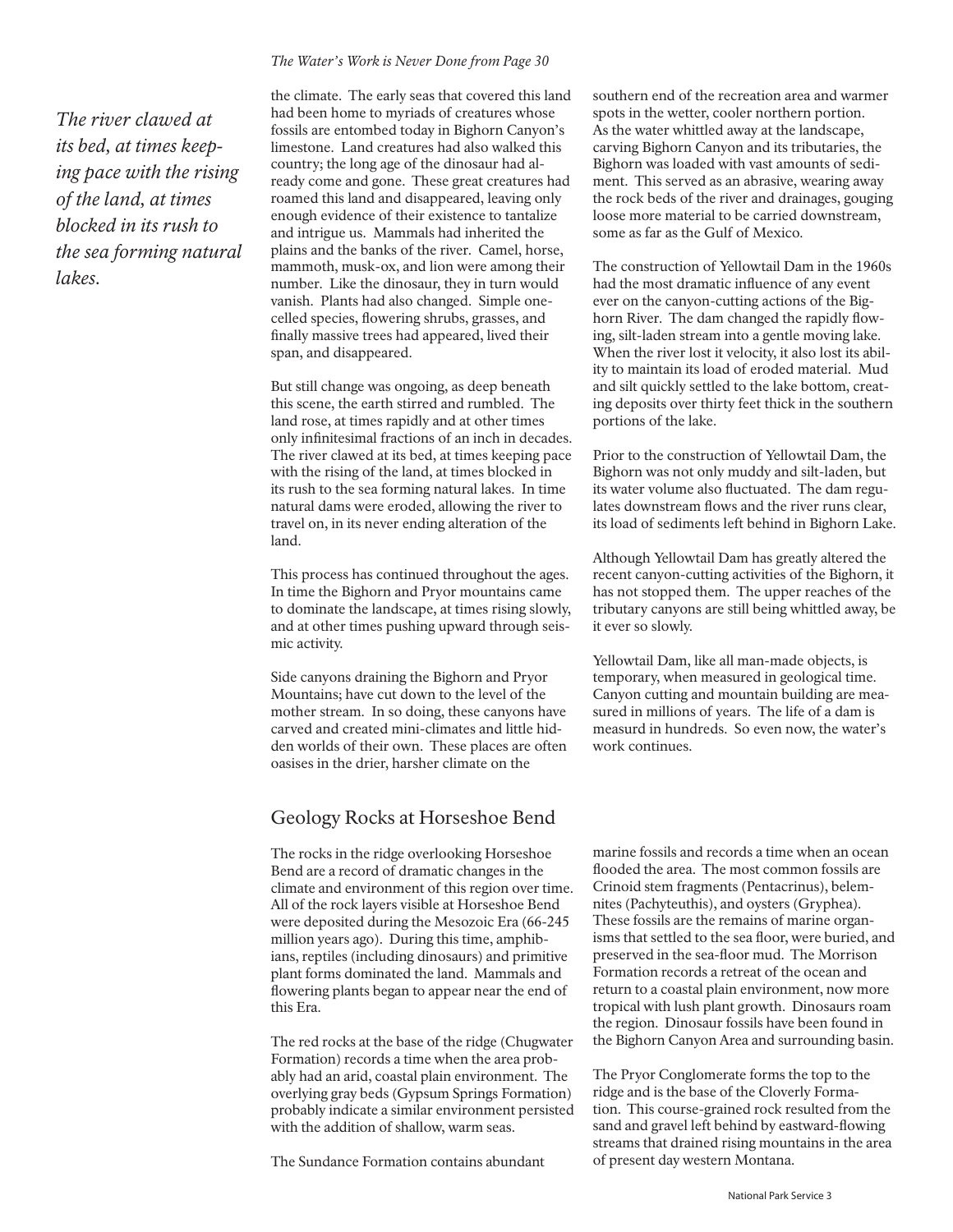# **Bighorn Canyon Fossils, Paleontologist for a Day**

## *Science, Language Arts, Speaking and Listening*

| Standards:         | Wyoming Science: Standard 1, Benchmark 9<br>Standard 2, Benchmark 2 & 3                                                                                                                  |
|--------------------|------------------------------------------------------------------------------------------------------------------------------------------------------------------------------------------|
| Duration:          | Wyoming Language Arts: Standard 3, Benchmark 1, 2, 5, & 6<br>Montana Speaking and Listening: Standard 2, Benchmark 1 & 2<br>On Site                                                      |
|                    | 45 min., tour Horseshoe Bend<br>Off Site                                                                                                                                                 |
| <b>Class Size:</b> | 1 hour lesson using the Horseshoe Bend geology layers word document and fossil<br>photos found in the geology section of the teacher supplement disc.<br>Any                             |
|                    |                                                                                                                                                                                          |
| Objectives         | In their study of Bighorn Canyon geology, students will:                                                                                                                                 |
|                    | 1. Identify the geologic layers at Horseshoe Bend.                                                                                                                                       |
|                    | 2. Identify fossils and the layers they can be found in.<br>3. Describe the landscape around Horseshoe Bend and how it                                                                   |
|                    | has changed through time.                                                                                                                                                                |
| <b>Materials</b>   |                                                                                                                                                                                          |
|                    | On Site                                                                                                                                                                                  |
|                    | 1. Fossil worksheet<br>2. Magnifying glass                                                                                                                                               |
|                    | 3. Notebook and pencil to make notes<br>4. Bighorn Canyon Statigraphy card (Found under handouts in the geology section                                                                  |
|                    | of the teacher supplement disc.)<br>5. Sturdy shoes                                                                                                                                      |
|                    | 6. Water                                                                                                                                                                                 |
|                    | Off Site                                                                                                                                                                                 |
|                    | 1. Create a virtual tour or Power Point presentation of Horseshoe Bend by using<br>photos and handouts found on the teacher supplement disc.<br>2. Notebook and pencil to take notes     |
| Vocabulary         |                                                                                                                                                                                          |
|                    | Paleontologist: is a person that studies fossils.                                                                                                                                        |
|                    | Belemnite: is a fossil of a squid-like creature with a long bullet-shaped shell.<br>Crinoids: are star shaped fossil of marine sea lilies which attached<br>themselves to the sea floor. |
|                    | Mesozoic Era: records a time 230 to 65 million years ago also referred<br>to as the Age of Reptiles.                                                                                     |
|                    | Paleozoic Era: records a time 570 to 230 million years ago also referred to as the<br>Age of the Fishes.                                                                                 |
|                    | Cenozoic Era: records a time 65 millions years ago to present day, also referred to<br>as the Age of Mammals.                                                                            |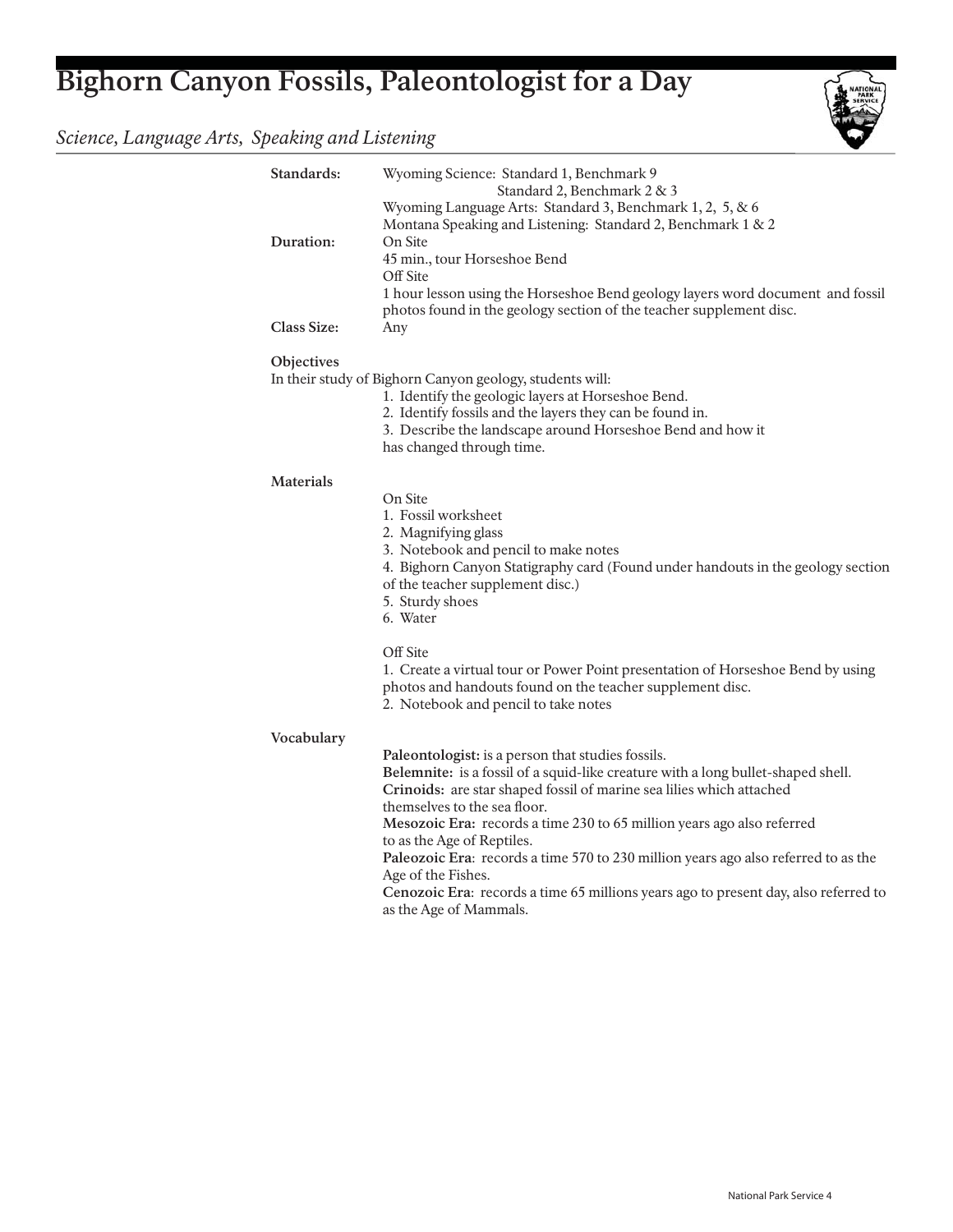## **Bighorn Canyon Fossils, Paleontologist for a Day Cont.**

### *Science, Language Arts, Speaking and Listening*



#### **Setting the Stage**

Discuss how nature has a way of changing over time. What are some of the reasons nature changes? (hurricanes, tornadoes, flash floods, fire, and climate changes.) Discuss how the area of Horseshoe Bend has changed over time, including the recent droughts and how there is evidence of all these changes recorded in the rocks and dirt surrounding them.

#### **Procedure**

- On Site
- 1. Explore the Horseshoe Bend area with the Park Ranger.
- 2. Listen to the Ranger Talk about the fossils and layers.
- 3. Draw pictures of the fossils found, take notes of where they were found, what
- they are and what geologic layer they came from.
- 4. Return to the classroom and share your notes with the class.

#### Off Site:

- 1. Show the slide/power point presentation of Horseshoe Bend to the students.
- Discuss the different layers and pass around fossils from that area.

 2. Fossils could be hidden in buckets of sand. Students could use their imagination to put themselves at Horseshoe Bend. They could then record their findings and report back to the class.

#### **Additional Activities**

 Students could assist in creating a fossil bulletin board using their drawings and journal pages. Teachers could plan a trip to the library to learn more about fossils and paleontologists.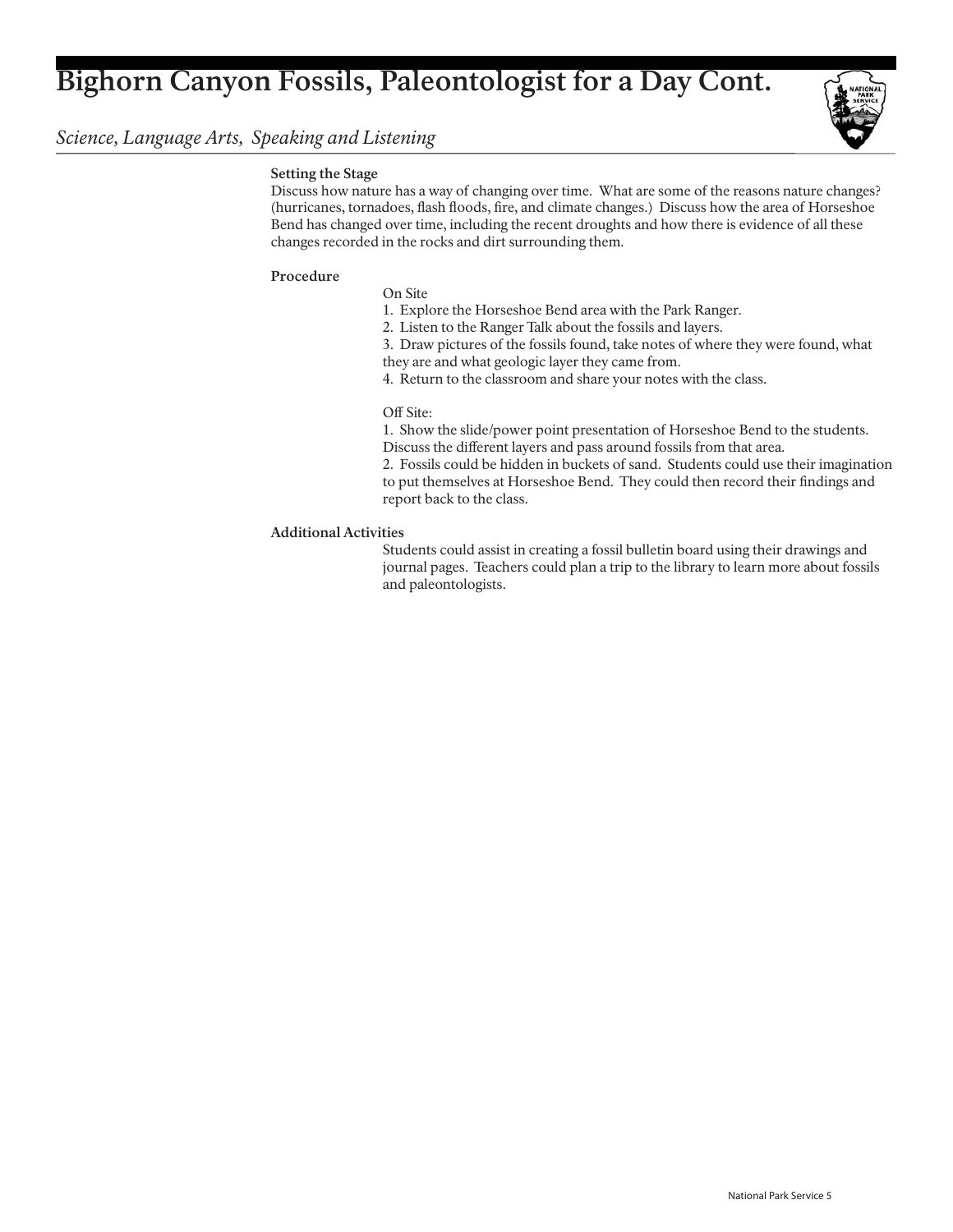## **Bighorn Canyon Fossils**

*Student Handout*



The following fossils are found in the Bighorn Canyon Area. Match the fossils with their correct names.

1. Trilobite (Cambrian Era)

2. Crinoids (Jurassic Era)

3. Belemnite (Jurassic Era)

4. Graphaea (Jurasic Era)